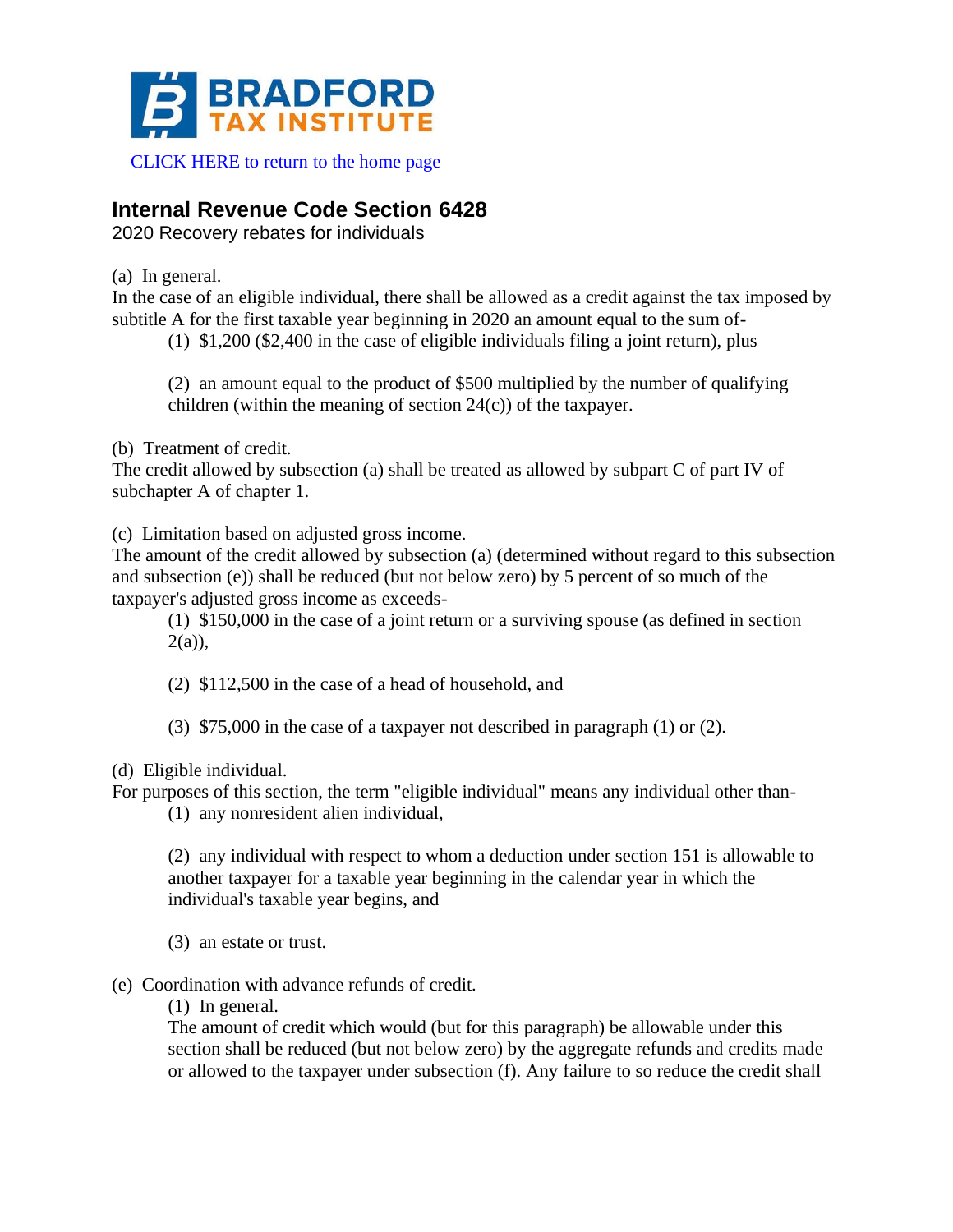be treated as arising out of a mathematical or clerical error and assessed according to section 6213(b)(1).

(2) Joint returns.

In the case of a refund or credit made or allowed under subsection (f) with respect to a joint return, half of such refund or credit shall be treated as having been made or allowed to each individual filing such return.

(f) Advance refunds and credits.

(1) In general.

Subject to paragraph (5), each individual who was an eligible individual for such individual's first taxable year beginning in 2019 shall be treated as having made a payment against the tax imposed by chapter 1 for such taxable year in an amount equal to the advance refund amount for such taxable year.

(2) Advance refund amount.

For purposes of paragraph (1), the advance refund amount is the amount that would have been allowed as a credit under this section for such taxable year if this section (other than subsection (e) and this subsection) had applied to such taxable year.

(3) Timing and manner of payments.

(A) Timing. The Secretary shall, subject to the provisions of this title, refund or credit any overpayment attributable to this subsection as rapidly as possible. No refund or credit shall be made or allowed under this subsection after December 31, 2020.

(B) Delivery of payments. Notwithstanding any other provision of law, the Secretary may certify and disburse refunds payable under this subsection electronically to any account to which the payee authorized, on or after January 1, 2018, the delivery of a refund of taxes under this title or of a Federal payment (as defined in section 3332 of title 31, United States Code).

(C) Waiver of certain rules. Not-withstanding section 3325 of title 31, United States Code, or any other provision of law, with respect to any payment of a refund under this subsection, a disbursing official in the executive branch of the United States Government may modify payment information received from an officer or employee described in section  $3325(a)(1)(B)$  of such title for the purpose of facilitating the accurate and efficient delivery of such payment. Except in cases of fraud or reckless neglect, no liability under sections 3325, 3527, 3528, or 3529 of title 31, United States Code, shall be imposed with respect to payments made under this subparagraph.

(4) No interest.

No interest shall be allowed on any overpayment attributable to this subsection.

(5) Alternate taxable year.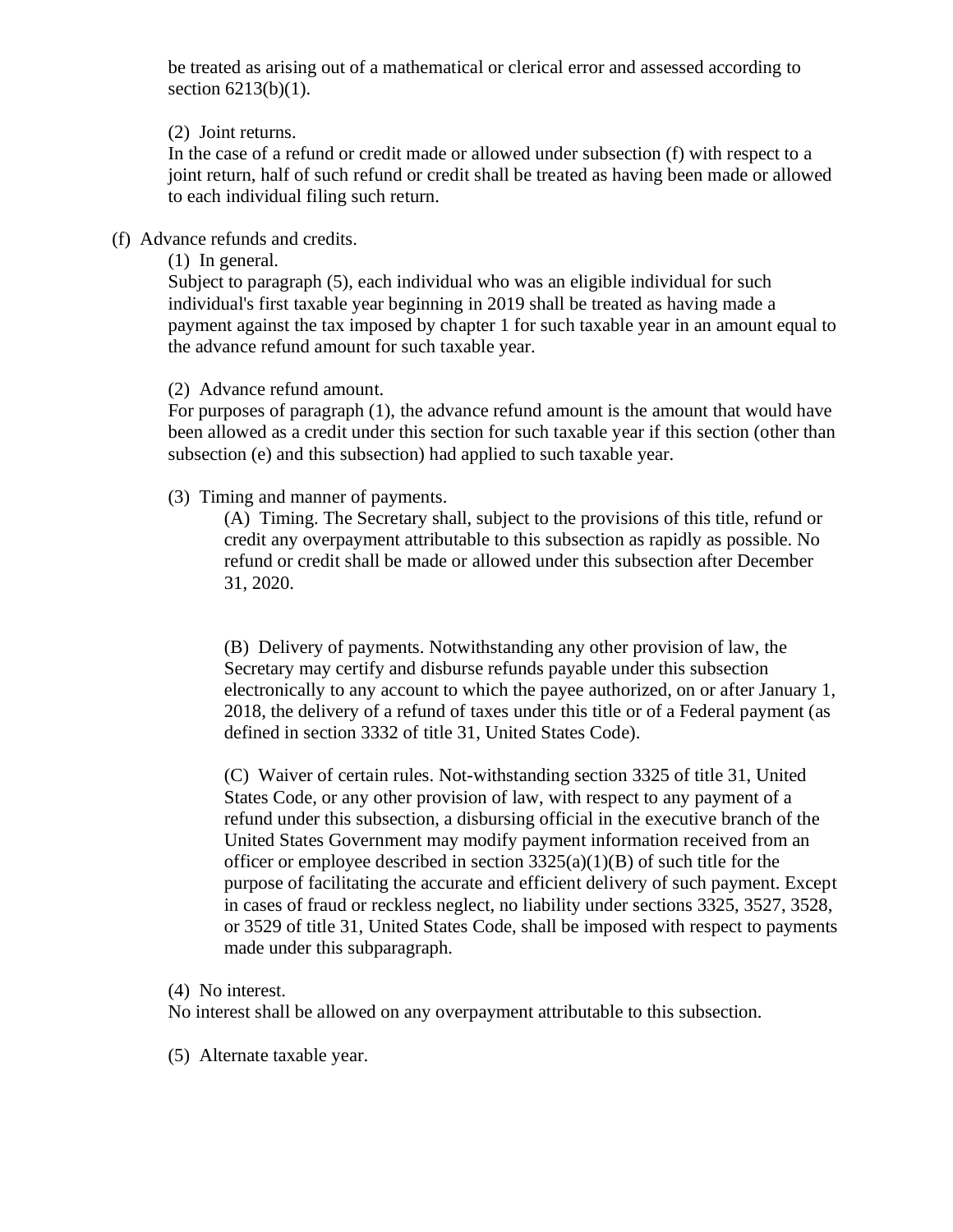In the case of an individual who, at the time of any determination made pursuant to paragraph (3), has not filed a tax return for the year described in paragraph (1), the Secretary may-

(A) apply such paragraph by substituting "2018" for "2019", and

(B) if the individual has not filed a tax return for such individual's first taxable year beginning in 2018, use information with respect to such individual for calendar year 2019 provided in-

(i) Form SSA-1099, Social Security Benefit Statement, or

(ii) Form RRB-1099, Social Security Equivalent Benefit Statement.

(6) Payment to representative payees and fiduciaries.

(A) In general. In the case of any individual for which payment information is provided to the Secretary by the Commissioner of Social Security, the Railroad Retirement Board, or the Secretary of Veterans Affairs, the payment by the Secretary under paragraph (3) with respect to such individual may be made to such individual's representative payee or fiduciary and the entire payment shall be-

(i) provided to the individual who is entitled to the payment, or

(ii) used only for the benefit of the individual who is entitled to the payment.

(B) Application of enforcement provisions.

(i) In the case of a payment described in subparagraph (A) which is made with respect to a social security beneficiary or a supplemental security income recipient, section 1129(a)(3) of the Social Security Act (42 U.S.C.  $1320a-8(a)(3)$ ) shall apply to such payment in the same manner as such section applies to a payment under title II or XVI of such Act.

(ii) In the case of a payment described in subparagraph (A) which is made with respect to a railroad retirement beneficiary, section 13 of the Railroad Retirement Act (45 U.S.C. 231l) shall apply to such payment in the same manner as such section applies to a payment under such Act.

(iii) In the case of a payment described in subparagraph (A) which is made with respect to a veterans beneficiary, sections 5502, 6106, and 6108 of title 38, United States Code, shall apply to such payment in the same manner as such sections apply to a payment under such title.

(7) Notice to taxpayer.

Not later than 15 days after the date on which the Secretary distributed any payment to an eligible taxpayer pursuant to this subsection, notice shall be sent by mail to such taxpayer's last known address. Such notice shall indicate the method by which such payment was made, the amount of such payment, and a phone number for the appropriate point of contact at the Internal Revenue Service to report any failure to receive such payment.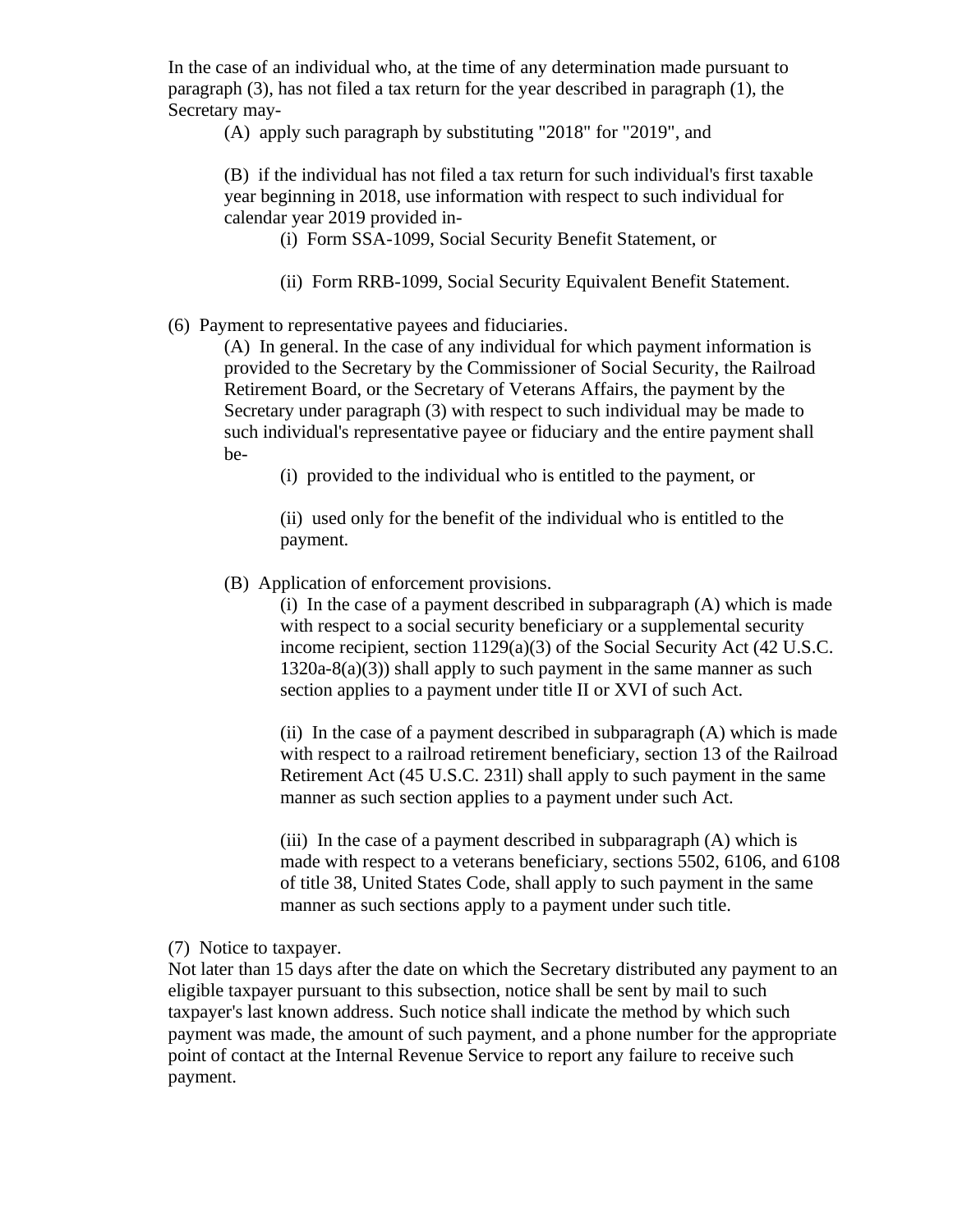(g) Identification Number Requirement.

(1) Requirements for credit.

Subject to paragraph (2), with respect to the credit allowed under subsection (a), the following provisions shall apply:

(A) In general. In the case of a return other than a joint return, the \$1,200 amount in subsection  $(a)(1)$  shall be treated as being zero unless the taxpayer includes the valid identification number of the taxpayer on the return of tax for the taxable year.

(B) Joint returns. In the case of a joint return, the \$2,400 amount in subsection  $(a)(1)$  shall be treated as being-

(i) \$1,200 if the valid identification number of only 1 spouse is included on the return of tax for the taxable year, and

(ii) zero if the valid identification number of neither spouse is so included.

(C) Qualifying child. A qualifying child of a taxpayer shall not be taken into account under subsection (a)(2) unless-

> (i) the taxpayer includes the valid identification number of such taxpayer (or, in the case of a joint return, the valid identification number of at least 1 spouse) on the return of tax for the taxable year, and

> (ii) the valid identification number of such qualifying child is included on the return of tax for the taxable year.

(2) Requirements for advance refunds.

No refund shall be payable under subsection (f) to an eligible individual who does not include on the return of tax for the taxable year-

(A) such individual's valid identification number,

(B) in the case of a joint return, the valid identification number of such individual's spouse, and

(C) in the case of any qualifying child taken into account under subsection (a)(2), the valid identification number of such qualifying child.

(3) Valid identification number.

(A) In general. For purposes of this subsection, the term "valid identification number" means a social security number (as such term is defined in section  $24(h)(7)$ ).

(B) Adoption taxpayer identification number. For purposes of paragraphs  $(1)(C)$ and  $(2)(C)$ , in the case of a qualifying child who is adopted or placed for adoption, the term "valid identification number" shall include the adoption taxpayer identification number of such child.

(4) Special rule for members of the armed forces.

Paragraphs  $(1)(B)$  and  $(2)(B)$  shall not apply in the case where at least 1 spouse was a member of the Armed Forces of the United States at any time during the taxable year and